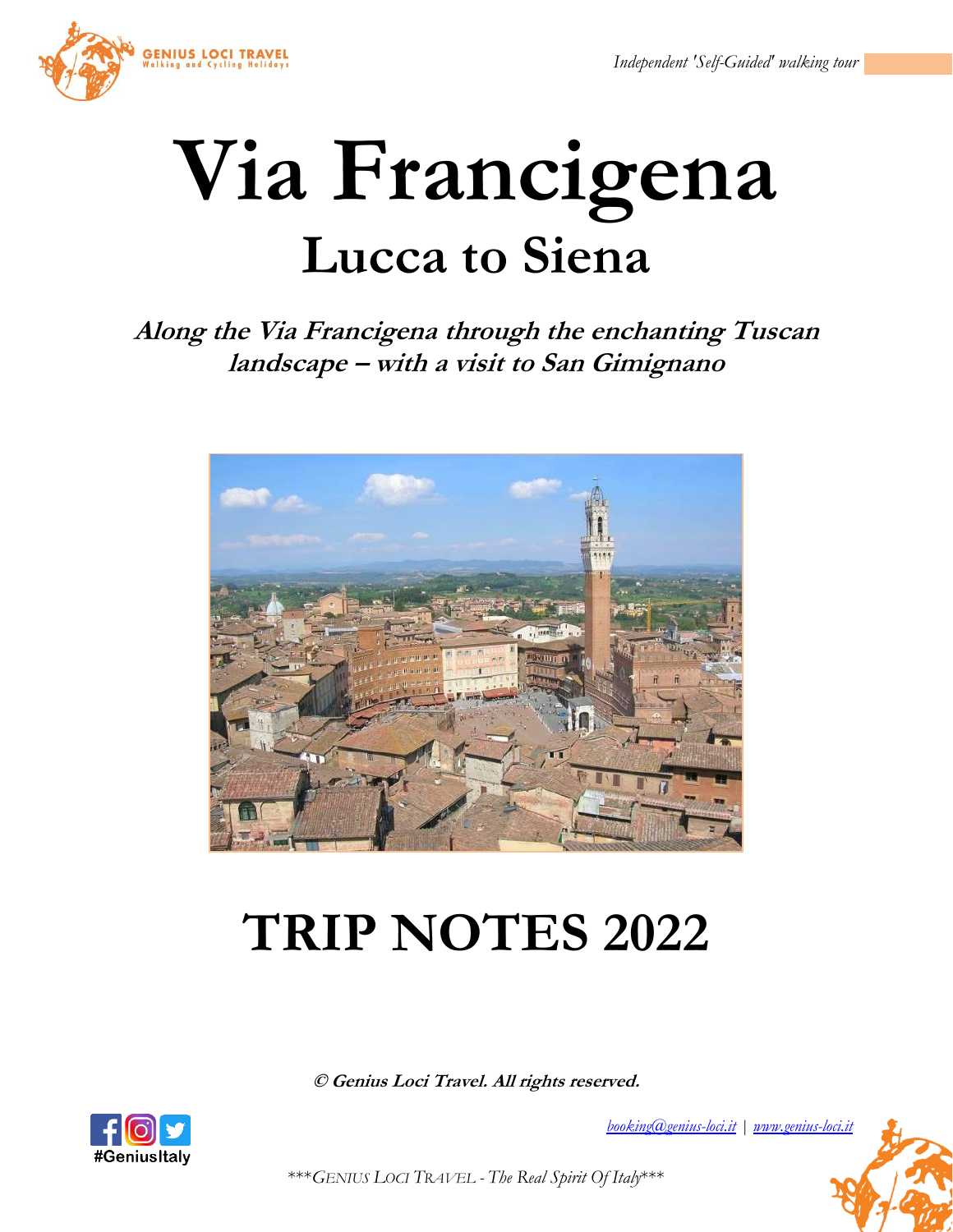## **INTRODUCTION**

**This is a moderately easy tour which is suitable for those who have some experience of walking and a good general physical condition. Through the extensive footpath network of the area, roughly following the traces of the Via Francigena, one of Europe's most important 'highways' in medieval times, you walk from village to village, a full immersion in the world-famous Tuscan landscape.**

*This tour is perfect as an introduction to the region, a full immersion in the stunning Tuscan landscape! And, for people who love museums, galleries and Gothic and Romanesque architecture, there is more than enough to see and do. You have plenty of time to visit attractions on most of the days.*

*You will also have time to visit all the beautiful medieval villages and historic towns along the Via Francigena: starting from beautiful Lucca, you'll pass through Fucecchio, San Miniato, Gambassi Terme, the stunning San Gimignano with its medieval skyscrapers and Monteriggioni, admired by Dante in his Divine Comedy.*

*An optional detour can bring you to beautiful Colle Val d'Elsa and the tour ends in Siena, arguably the most perfectly preserved medieval town in Tuscany. This tour threads together some of the most attractive towns and villages in Tuscany in an eloquent procession.*

*However the emphasis of the tour is to enjoy the countryside, the rolling vineyards, the poppies in Spring and the wild cyclamen in autumn. Most of all, many of the views have barelychanged for hundreds of years. The area north of Siena is an amazing landscape of rolling hills, alternating vineyards and forests, while cypresses line the way leading to the distant farmhouses. Walking here is an unforgettable experience!*

*You spend a night in one of the best agriturismos in Tuscany, and the final night in the heart of Siena, in one of the most characteristic little hotels.*



*Please note: this is a moderately difficult tour which is suitable for experienced walkers with a good general physical condition. Most of the walks are along good paths and small rural roads, sometimes on steep terrain. Average walking times: approx. 4 to 7 hours each day.*



*[booking@genius-loci.it](mailto:booking@genius-loci.it) [| www.genius-loci.it](http://www.genius-loci.it/)*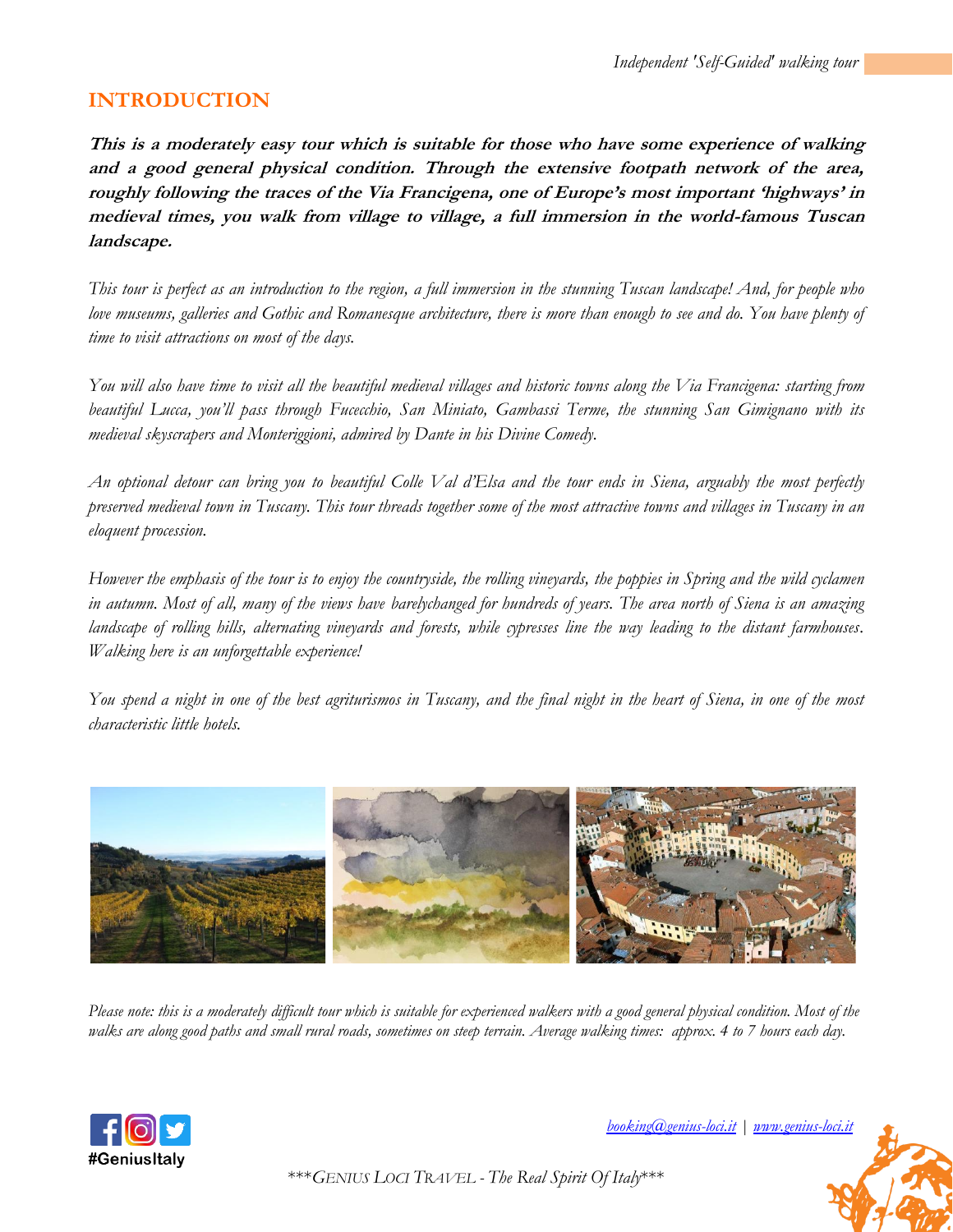## **DAY–TO–DAY PROGRAMME**

#### **Day 1 – Arrival in Lucca**

Arrival in Lucca, where you settle in at your hotel in the old town, known for its perfectly preserved city walls and the famous 'Amphitheatre' square. Depending on your arrival time, you can go for a short visit to the town centre. **Accommodation: Lucca - Hotel\*\*\*** 

*Approx. walking time: 1 h. + sightseeing time.*

#### **Day 2 – From Lucca to Altopascio**

The first day walk takes you from the historical town of Lucca to the nice medieval town of Altopascio. This first stretch is a good warm-up hike, through a pretty flat landscape. The route brings you through the plain, densely populated, but with a large number of interesting historical and religious buildings. Of course you should take your time to visit the historical town of Lucca (and perhaps make a roundwalk over its town walls), but you'll also pass at other interesting places such as the 'Pieve' (rural chapel) of Capannori and the Abbey of Pozzeveri. Also the old city centre of Altopascio is beautiful.

#### **Accommodation: Altopascio - Hotel\*\*\***

*Total walking distance: 19 km. Approx. walking time: 4-5 h. Ascent & descent: +/- 20 m.*

#### **Day 3 – Through the Tuscan hills to San Miniato**

After an early breakfast you begin your long walk to San Miniato. After another flat initial stretch you'll finally tackle the first Tuscan hills, the area of the Cerbaie Nature Reserve, wild and deserted. Then you walk over the ancient Medici bridge in Ponte a Cappiano. Follows another flat section, through the plain of the reclaimed Fucecchio swamp (parts of which are still wetlands – a very interesting area for birdwatching). By lunchtime you'll enter the beautiful historic town of Fucecchio. Shortly after you'll cross the River Arno, and follow it for a while, heading to the small medieval town of San Miniato, beautifully located on the hilltop.

#### **Accommodation: San Miniato - Hotel\*\*\*\***

*Total walking distance: 29 km. Approx. walking time: 6-7 h. Ascent & descent: + 250 m./- 115 m.*

#### **Day 4 – From San Minato to Gambassi Terme**

Today you leave San Miniato with a beautiful daywalk ahead. After a stretch along a small asphalt road, you finally reach the typical Tuscan landscape of rolling hills, cypress lined lanes and isolated farmhouses. Here the Via Francigena enters the area of the Val d'Elsa. This area has been inhabited since pre-historic times, but became an important trading area in the Etruscan era. The medieval Via Francigena here basically followed the old Etruscan trading routes and the Roman 'Via Clodia' between Siena and Lucca. You'll walk past the Pieve of Coiano and the Pieve in Chianni, heading for Gambassi Terme. In the Early Middle Ages many travellers passed through here, and it is testified that the Archbishop Sigeric of Canterbury stayed overnight in Gambassi Terme, a charming little town with thermal baths. If you arrive on time here, perhaps you have the time for some 'wellness', otherwise you can visit the nice town centre with the beautiful Church of Santa Maria Assunta in Chianni, a fascinating and significant example of Romanesque architecture (with a bit of luck, you can even attend one of the frequent concerts here).

**Accommodation: Gambassi Terme - Hotel\*\*\*** 

*Total walking distance: 24 km. Approx. walking time: 6-7 h. Ascent & descent: + 400 m./- 220 m.*



*[booking@genius-loci.it](mailto:booking@genius-loci.it) [| www.genius-loci.it](http://www.genius-loci.it/)*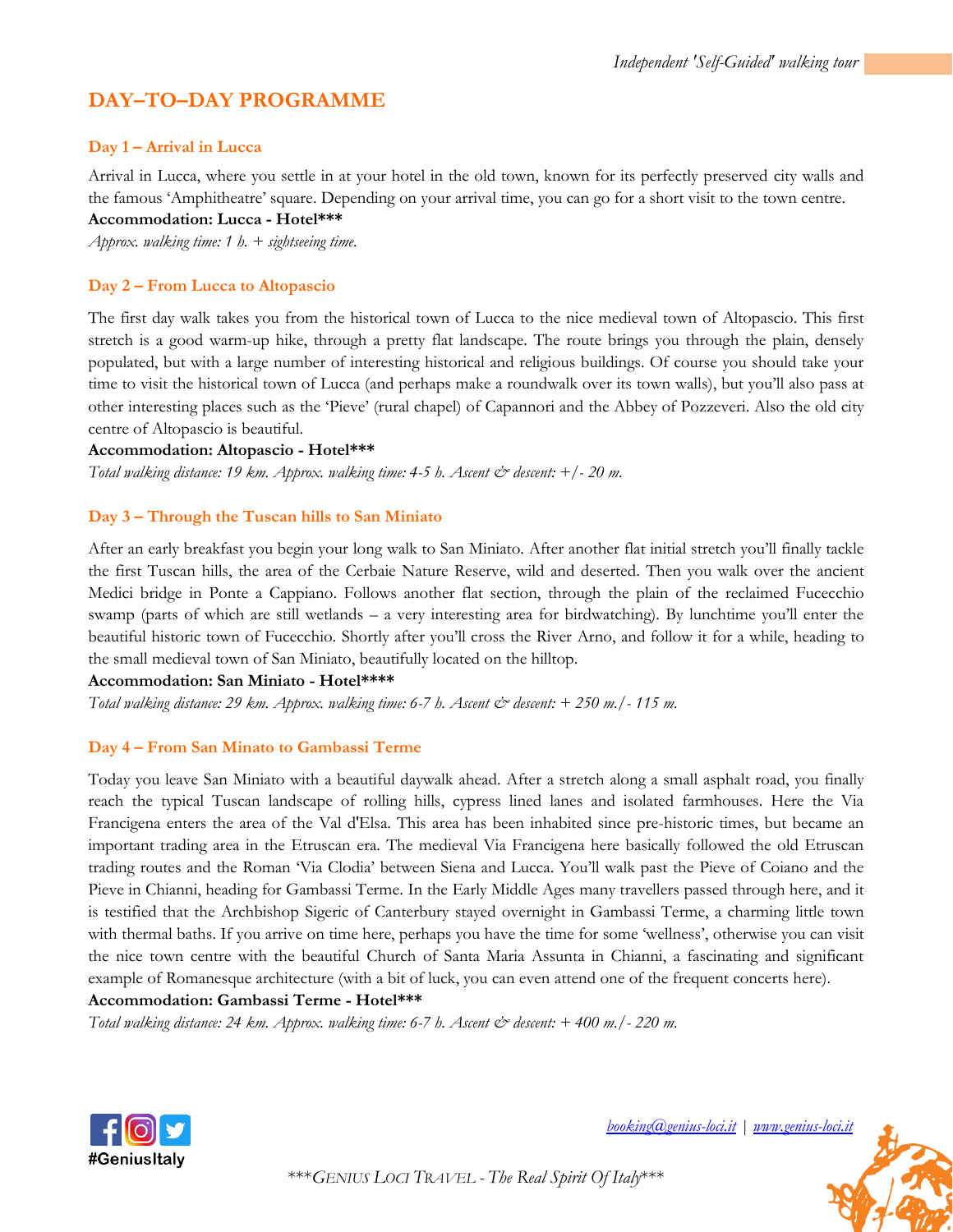#### **Day 5 – Exploring San Gimignano**

Today's route is one of the best-known parts of the Via Francigena, as it passes right through one of the most scenic medieval Tuscan towns, San Gimignano. From Gambassi Terme you first walk a stretch through the hills, up to the Sanctuary of Pancole. Soon after, walking past several old '*pievi'* (countryside churches) and villas, with picturesque vineyards and olive and cypress groves on either side, you will already have the first views of the famous San Gimignano skyline. This wonderful medieval town – with its famous 'skyscrapers' – is an absolute must! You have some time to explore this little romantic town with its medieval towers, of which there were once 52 (there are now less than a dozen) – wealthy, prominent families would use the height of these towers to distinguish themselves, but the towers also had a practical use in alerting the inhabitants of this walled town of approaching friends and foes. Do make a nice stroll around its impressive town walls. Then you continue the Via Francigena to your accommodation for the night: a beautiful agriturismo. You'll have two options to walk there: either along the convent of Monte Oliveto, located on a wide ridge, then down to a small stream, which you have to cross, before climbing up to your agriturismo, or along a beautiful route through the rolling vineyards. Make sure you get there on time to fully enjoy its fabulous setting and surroundings, and perhaps its library or swimming pool too. Dinner at the private restaurant is included tonight.

#### **Accommodation: San Gimignano - Agriturismo**

*Total walking distance: 19 km. Approx. walking time: 5 h. + sightseeing time. Ascent & descent: + 125 m./- 100 m.*

#### **Day 6 – From San Gimignano to Monteriggioni**

Today you leave the agriturismo and head for Monteriggioni, described as a crown in the landscape by Dante. The walk first brings you down into the river valley, and then, more or less following the Foci, you reach one of the most wonderful Romanesque churches in Tuscany, la Badia a Conèo. The next stop is Quartaia, followed by Gracciano, once one of the most important wheat towns in Tuscany. Another short stretch brings you to the Badia ad Isola, once an important stop on the medieval Via Francigena, and a very intriguing building. The final destination for today is Monteriggioni, where you'll have time for a drink in the square, before settling in at your centrally located hotel. In the evening you can take a nice stroll into town to have dinner in one of the nice restaurants.

#### **Accommodation: Monteriggioni - Hotel\*\*\***

*Total walking distance: 24 km. Approx. walking time: 6-7 h.+ sightseeing time. Ascent & descent: +/- 100 m.*

#### **Day 7 – Heading to medieval Siena**

Today you leave Monteriggioni in southern direction, heading for Siena. After having crossed the Via Cassia you follow the so-called 'strade bianche' (gravel roads) through the hills and forests to the Northwest of Siena. There are several interesting sights along the way like the abandoned medieval village of Cerbaia, the castles of Chiocciola and the Convent of San Leonardo, just above the reclaimed plain of Pian del Lago. Then you'll walk through the forest of Renai and will approach Siena from the West. You'll enter the city through Porta Camollia, the traditional access to Siena from the North. Indeed you will notice several medieval 'Hostels' along the road towards the centre of town. You settle in at your centrally located hotel, just a few minutes away from the famous 'Piazza del Campo'. In the evening you can take a nice stroll into town to have dinner in one of the many nice restaurants, or sip a drink in the 'Piazza del Campo'.

#### **Accommodation: Siena - Hotel\*\*\***

*Total walking distance: 20 km. Approx. walking time: 5 h. + sightseeing time. Ascent & descent: + 300 m./- 250 m.*

#### **Day 8 – Departure**

End of the tour. From Siena there are regular buses back to Florence (and also to Rome).



*[booking@genius-loci.it](mailto:booking@genius-loci.it) [| www.genius-loci.it](http://www.genius-loci.it/)*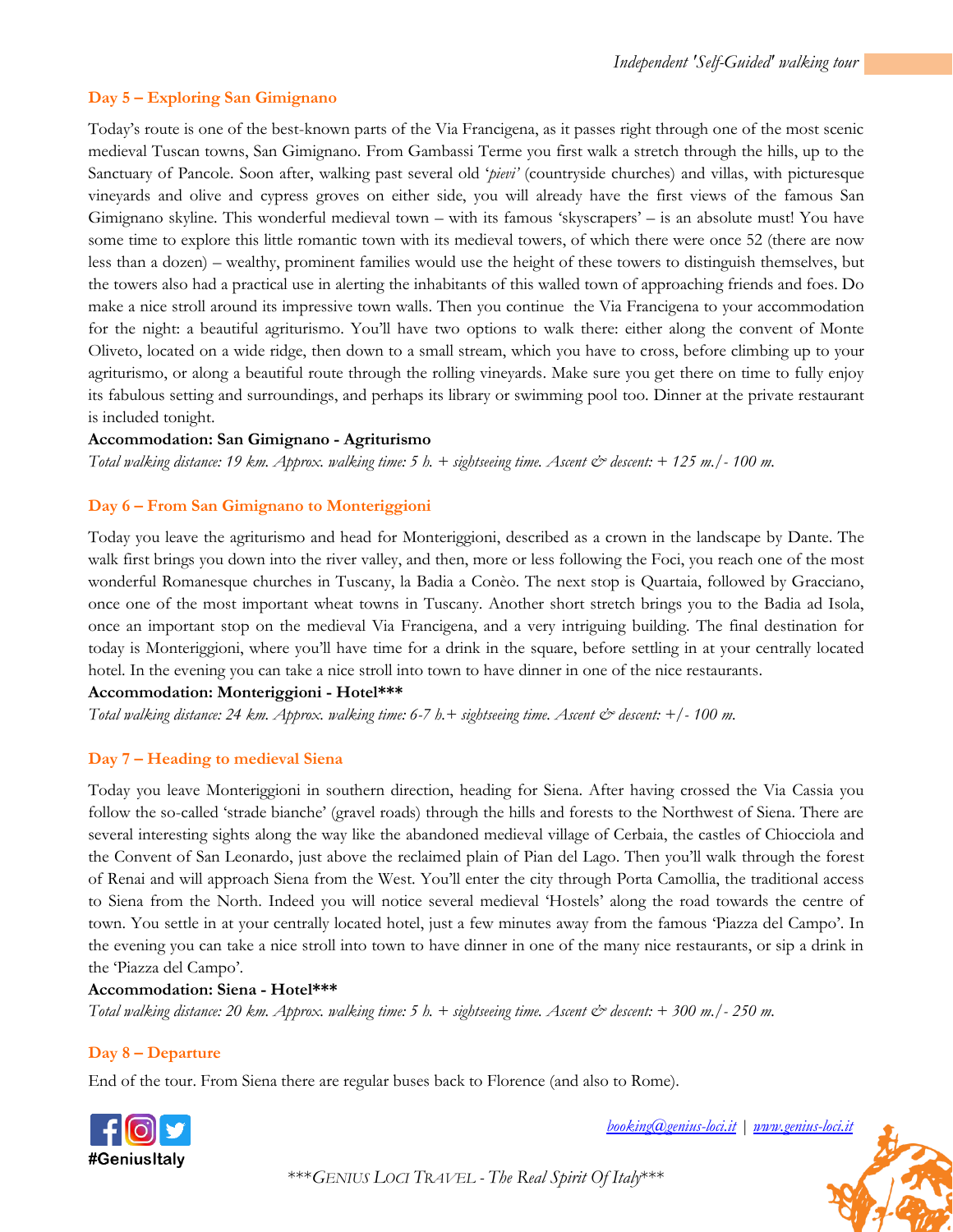## **TOUR DETAILS**

#### **ACCOMMODATION & MEALS**

All nights are spent in beautiful, characteristic family-run hotels (generally 3-star; 4/5-star on request) and beautiful *agriturismos*. All rooms have en-suite facilities.

Only the night at the agriturismo is on a half-board (HB) basis, i.e. with dinner included; the other nights you will be free to make your own dinner arrangements. You can then choose from the wide choice of restaurants in the area. Your accommodation holder can give you good tips.

No picnic lunches are included in the tour price, but these can be prepared for you by the accommodation holders, or materials for picnics can be purchased in the villages where you'll be staying. On some occasions you have the option to have your lunch in a restaurant along the way.

#### **UPGRADE/CHANGES IN ACCOMMODATION**

*It is possible to upgrade this tour, staying in more luxurious 4-star hotels (except for the agriturismo in San Gimignano which is already 4-star level). Accommodation in Pienza is also available as an alternative to the hotel in Montepulciano.*

#### **INCLUDED**

- 1 night in Lucca $*** BB$
- 1 night in Altopascio $*** BB$
- 1 night in San Miniato\*\*\* BB
- 1 night in Gambassi Terme\*\*\* BB
- 1 night in S. Gimignano\*\*\*\*  $HB$
- 1 night in Monteriggioni\*\*\* BB
- $\bullet$  1 night in Siena\*\*\* BB
- Luggage transport (those carrying their own luggage get a 75 euro discount)
- Extensive route notes, with description of the route & tourist information
- Maps at  $1:25.000$  scale or better
- GPS-tracks
- $\bullet$  24/7 assistance
- 'Credenziale' (Pilgrim's Passport)

#### **NOT INCLUDED**

- Departure taxes
- Visas
- Travel Insurance
- Drinks and meals not mentioned in the itinerary
- Optional additional tours or activities
- Tips
- Items of personal nature



*[booking@genius-loci.it](mailto:booking@genius-loci.it) [| www.genius-loci.it](http://www.genius-loci.it/)*